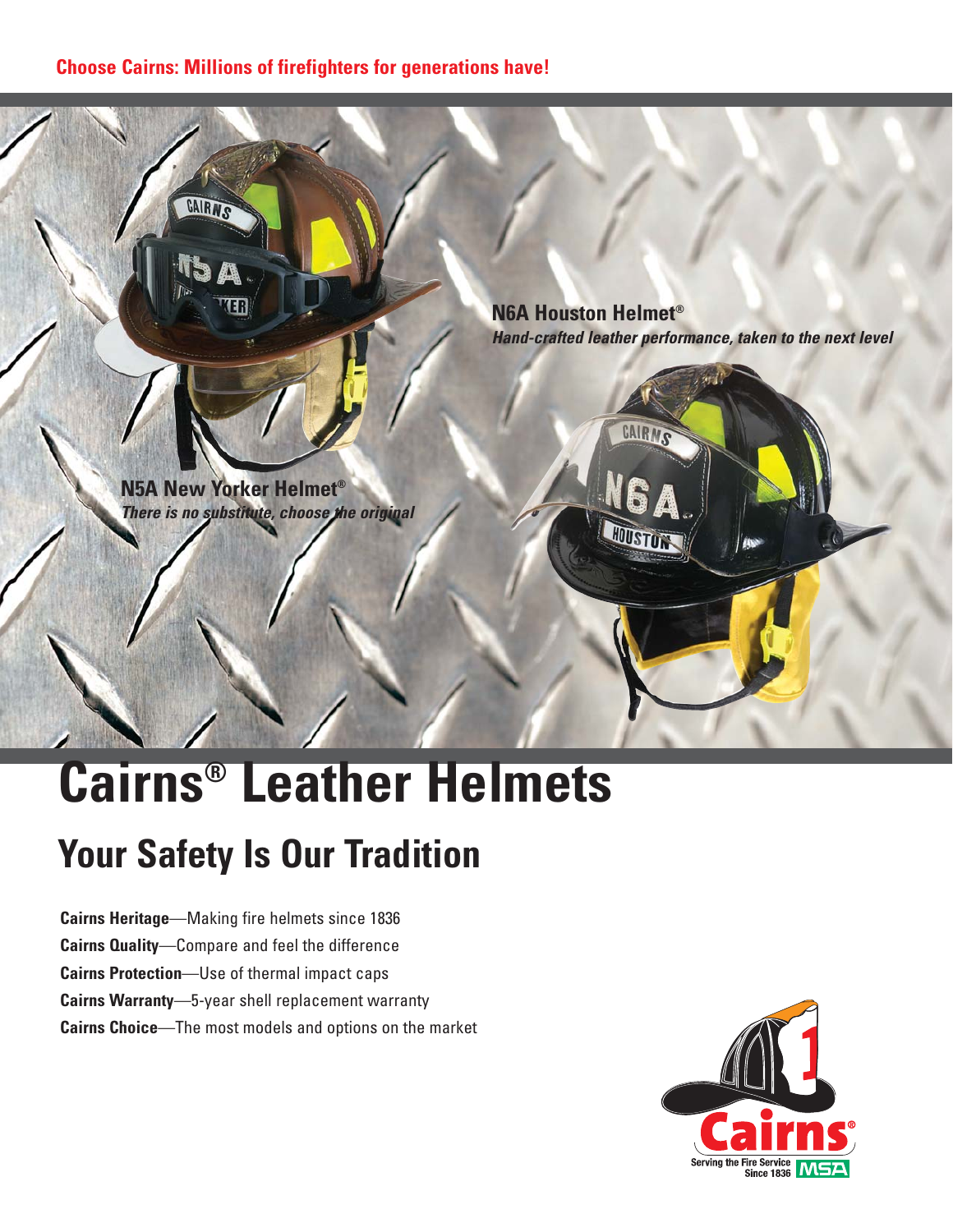

**The N6A Houston is NFPA 1971-2007 certified. The N5A New Yorker is OSHA 1977 certified.**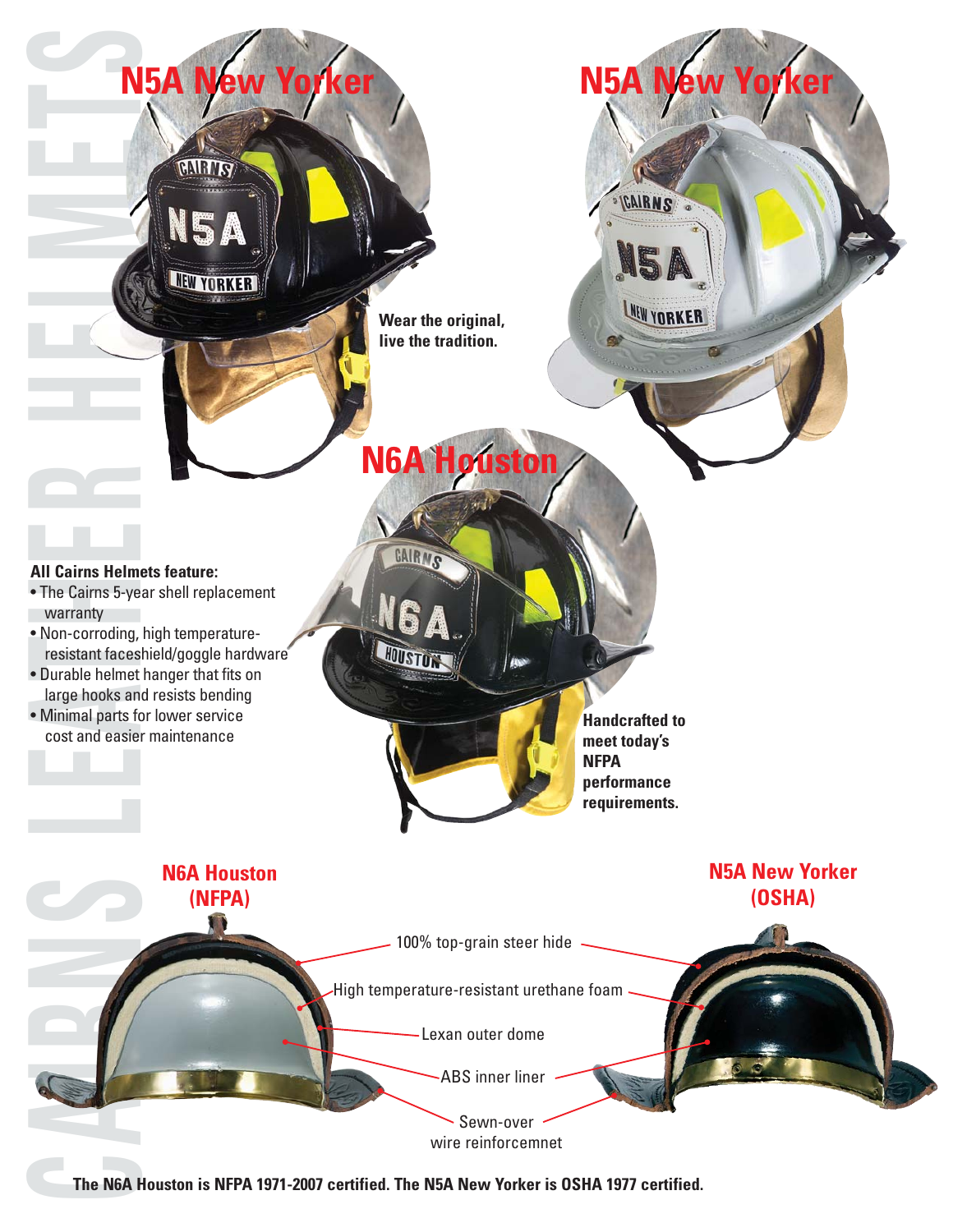# **Leather Forever!**

Since 1836, Cairns has been the original manufacturer of leather firefighting helmets. Houston and New Yorker helmets retain the same authentic look and quality that generation after generation of firefighters have relied upon.

## **Quality Craftsmanship**

Every Cairns leather helmet is individually handcrafted. Every helmet is ready to provide you with years of dependable service.

# **Handcrafting begins with the shell**

- The New Yorker and Houston shells are constructed of top-grain steer hide and impregnated with a natural resin system, which is sealed and over-coated with a colored high-luster finish system.
- The crown is hand-sewn to the one-piece brim section. Showing attention to detail in every stitch, the brim is embossed with original fire service vine pattern.
- The thermal impact liner is then installed within the leather crown. The thermal impact liner dramatically increases the levels of protection where you need it most.
- The Cairns six-way overhead strap suspension system reduces shock transmission at the top of the helmet while providing a deep, comfortable fit.
- Complete your unique helmet with the comfort pad kit supplied with every helmet. Use of these pads provides a superior fit and feel that do not come in a typical fire helmet.

# *hand-shaped... hand-stitched... hand-trimmed...*







# **Cairns Leather Presentation Helmets\***





\* The G5A and G64 helmets models are not intended for use in any situation requiring head protection of any kind. They are manufactured for decorative purposes only.